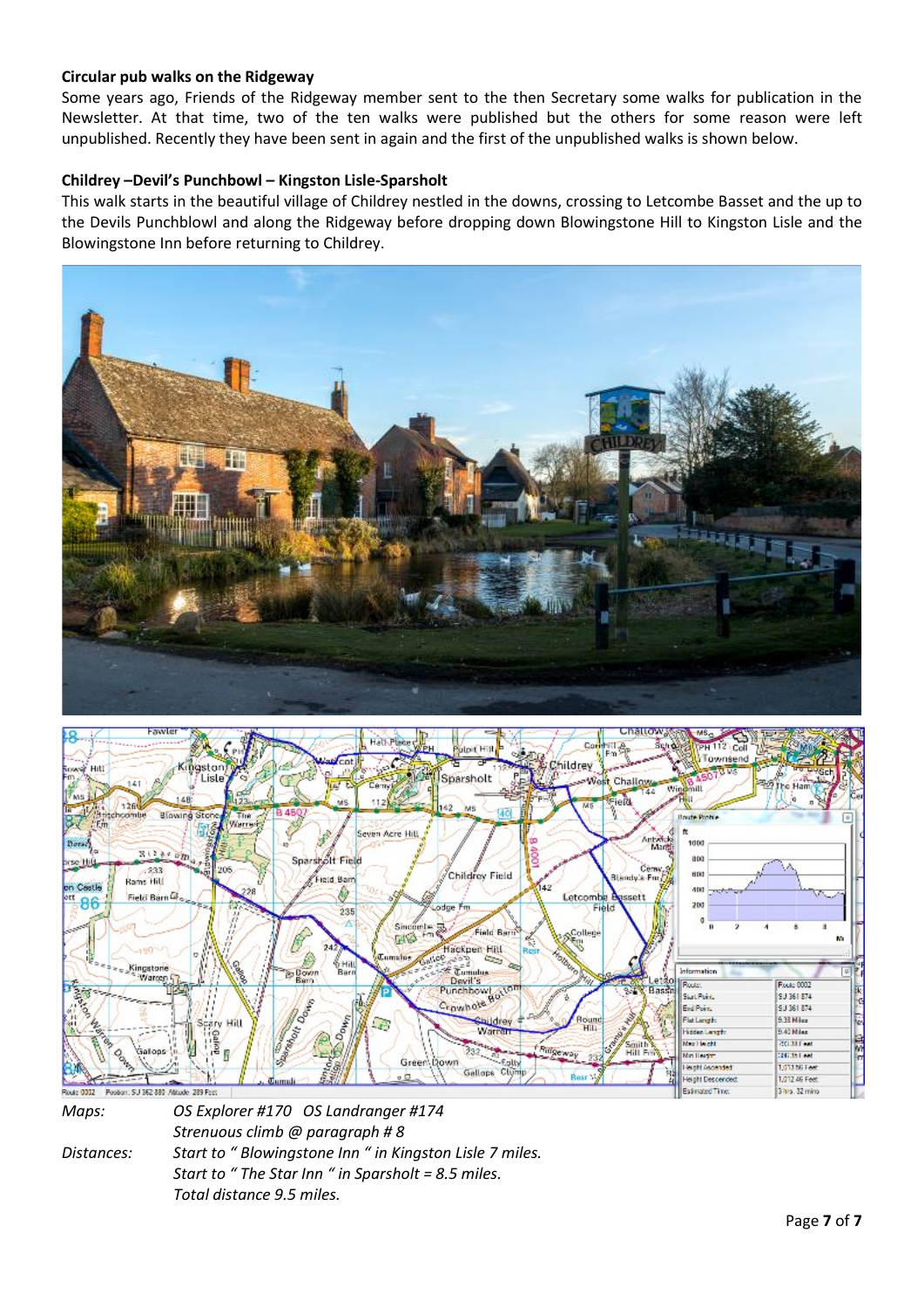Directions:

- 1 Driving from the Wantage direction on the B4507, at the junction with the B4001 in a dip , turn right into Childrey and park in the High Street. There is room past the duck pond on the right ( SU 361 874 ) in a lane to the right of the Working Men's Club & Reading Room . They even provide a bench here for putting your boots on!
- 2 Walk back along the High Street now with the pond on your left towards " The Hatchet " PH. Just before the pub , turn left into Stowhill , marked 'cul de sac'. After 250 yards, where the lane divides , take the right



hand branch marked 'dead end except for access', climbing for 230 yards until you reach a path leading off to the right with a left hand waymark .

- 3 Turn right here along a tree-lined track, opening out to a grassy track, to meet the B4507 after 200 yards. Cross here and continue straight on into a field marked 'footpaths to the Letcombes'. Continue straight on for almost half a mile as the path bends to the left to reach a crossing tree-lined track.
- 4 Turn right along the rutted track, climbing gently for 260 yards until a left hand track appears. Turn left onto this track with views ahead up to the Ridgeway and Segsbury Camp. Continue straight on between open fields for almost one mile to meet Bassett Road which connects the two Letcombe villages.
- 5 Turn right towards the village of Letcombe Bassett, once famous for the watercress beds in the Letcombe Brook , a spring-line stream. As you descend the hill there are lovely views of the brook on both sides, which you cross via a bridge. Now climb into Letcombe Bassett bearing right past Rectory Lane on your left. Carry straight on, ignoring Gramps Hill on the left.
- 6 As you start to leave the village, turn left after a children's playground past a pair of semi-detached houses to the right. There is now a signpost giving information on the new Permissive Footpath which will take you along the left hand inner side of the Devil's Punchbowl up to the Ridgeway. The path then veers half right across a field , clearly visible and waymarked by small piles of stones to the right of the path.
- 7 At the top of the field head towards a right hand post and wire fence. Follow the fence. Where it ends after 250 yards , turn right on a grassy track for 30 yards to a metal gate and metal kissing gate. After this the path divides three ways; take the middle route straight on downhill towards a right hand tree line and fence on a grassy track. Follow this track with the tree line to your right. After ½ a mile, you reach a gate with another signpost and map near a cattle trough.
- 8 Now bear half right climbing steeply towards the fence corner post, watching out for rabbit holes. Here bear left following the right hand fence for 200 yards up towards a metal kissing gate. This route is easier than a direct climb through the middle of the gully. There are tremendous views back towards the Letcombes, Didcot, the Wittenham Clumps and the distant Chiltern escarpment.
- 9 Now continue straight on uphill to a waymark beside another metal gate. Here, turn right with the fence on your left for 100 yards to another sign post and continue straight on until, with the fence to your left, pass through another metal kissing gate. Now climb straight on towards another left hand fence and follow this for  $\frac{1}{3}$  mile to a left hand kissing gate.
- 10 Turn left through the kissing gate and immediately pass through a gap in a second fence, crossing a field on a clear track to reach the Ridgeway beside the remnants of an old ladder stile. Turn right onto the Ridgeway for  $\frac{1}{3}$  mile to cross the B4001. Carry straight on, on a tarmac road beside a left hand grassy triangle and where the road bends right towards Sparsholt, continue on the Ridgeway.